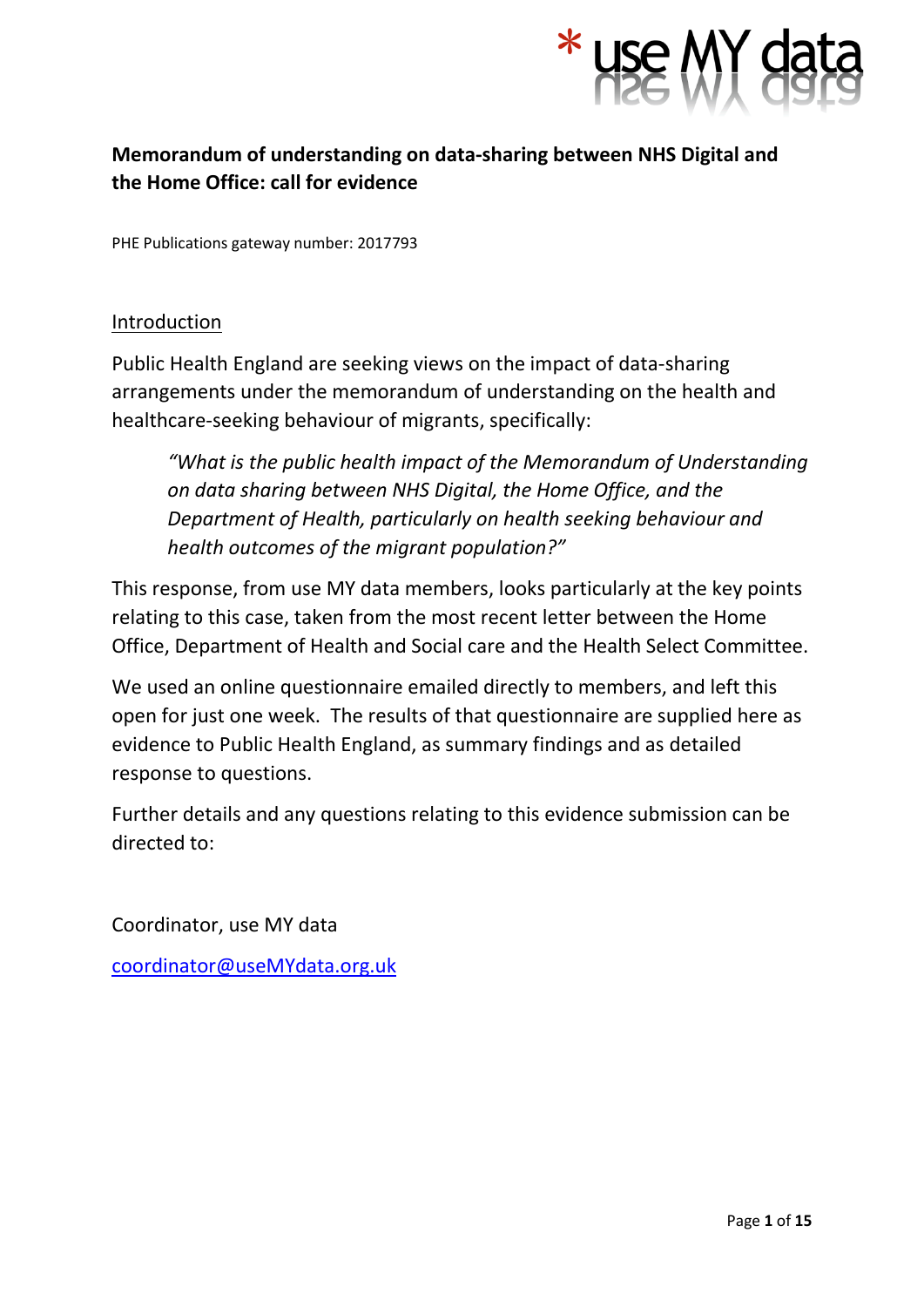

# **Results of the use MY data members survey: "Your views on the confidentiality of NHS data"**

## **Background**

There have been concerns that tracing immigration offenders via patient information is damaging public confidence in the use of patient data. We heard concerns about this from patients at our 12 October workshop *Commercial access to patient data* and have also received feedback from the public. Following the Health Committee's hearings and responses from NHS Digital and the Home Office, we have contacted our members to survey their views.

We opened up a short 1-week survey for use MY data members, seeking their views on some of the points raised in the letter from Caroline Nokes MP, Home Office, and Lord O'Shaughnessy, Department for Health and Social Care to the Health Select Committee.

The survey included a link to the thread of correspondence, available at [http://www.parliament.uk/business/committees/committees-a-z/commons](http://www.parliament.uk/business/committees/committees-a-z/commons-select/health-and-social-care-committee/news/committee-publishes-responses-on-mou-17-19/)[select/health-and-social-care-committee/news/committee-publishes](http://www.parliament.uk/business/committees/committees-a-z/commons-select/health-and-social-care-committee/news/committee-publishes-responses-on-mou-17-19/)[responses-on-mou-17-19/](http://www.parliament.uk/business/committees/committees-a-z/commons-select/health-and-social-care-committee/news/committee-publishes-responses-on-mou-17-19/) and members were encouraged to read it.

In putting together the survey, we extracted some of the statements from the Department of Health letter, with only slight amendments to the wording for clarity. We simply asked members for their views on whether they agreed or disagreed with the statements. The survey also allowed the inclusion of additional free-text responses.

The detailed results are presented in the appendix to this short summary, both graphically and with grouped comments supplied by members.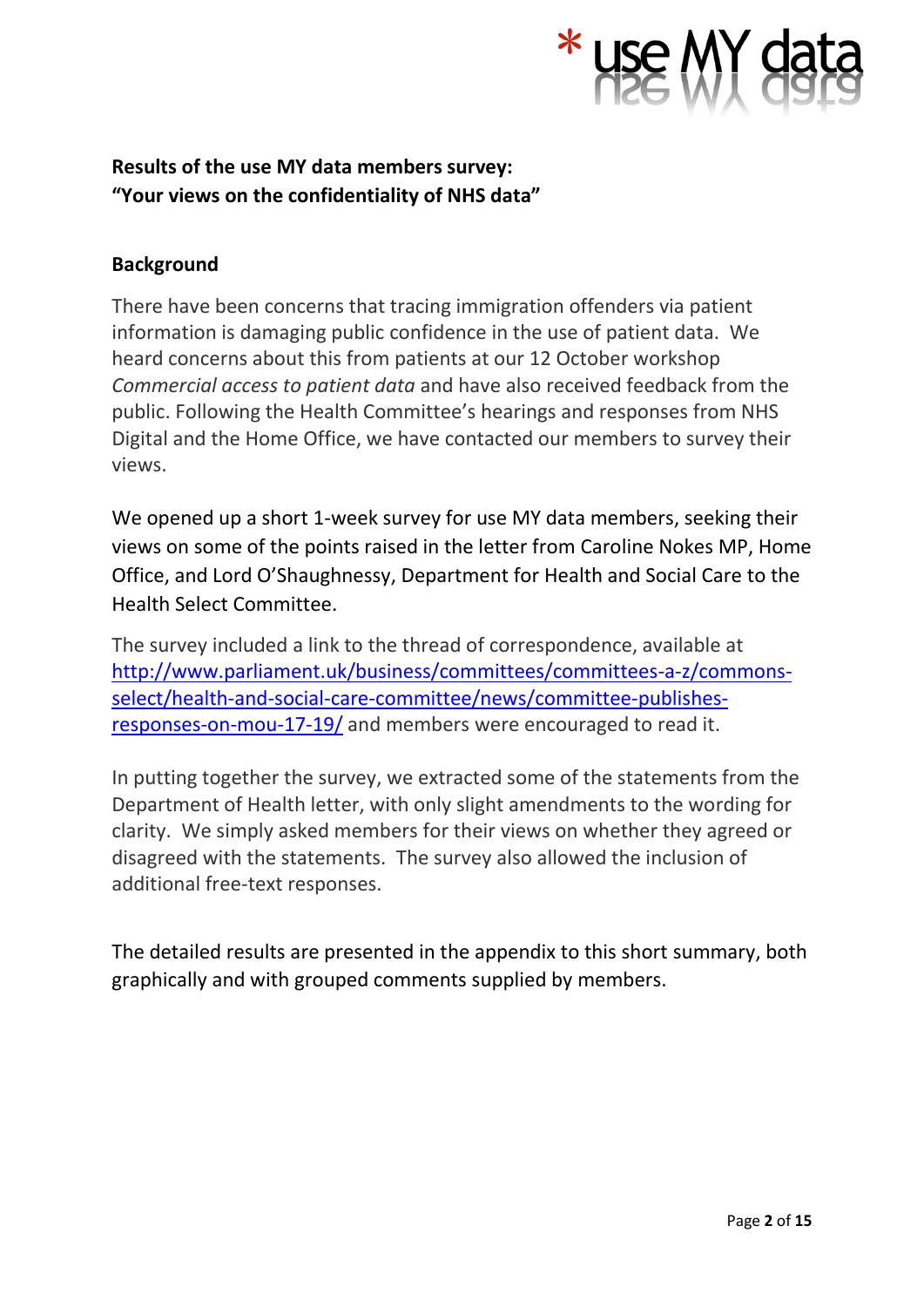

## **Summary of findings**

- 1. There was unanimous agreement amongst members (either strongly agree or agree) that patient confidentiality should be respected by ensuring that medical information about a person is properly protected.
- 2. Members largely agreed that sharing data was important, but that medical data should be properly protected.
- 3. Members felt much less certain that patients would have a reasonable expectation that data should have been shared in this instance.
- 4. Contrary to views stated by the Home Office and the Department for Health and Social Care, it was the strong view of members that sharing of data in the investigation of criminal offences had significant implications for public confidence.

"As a health informatics professional and a cancer patient, I was appalled to hear that this MoU had been agreed between NHS Digital and the Ministry of Justice. I am an advocate for the use of anonymised patient data for research purposes, but this action severely undermined my own trust in HMG as a whole, and of NHS Digital in particular, as a trustee of my personal and confidential data."

use MY data member

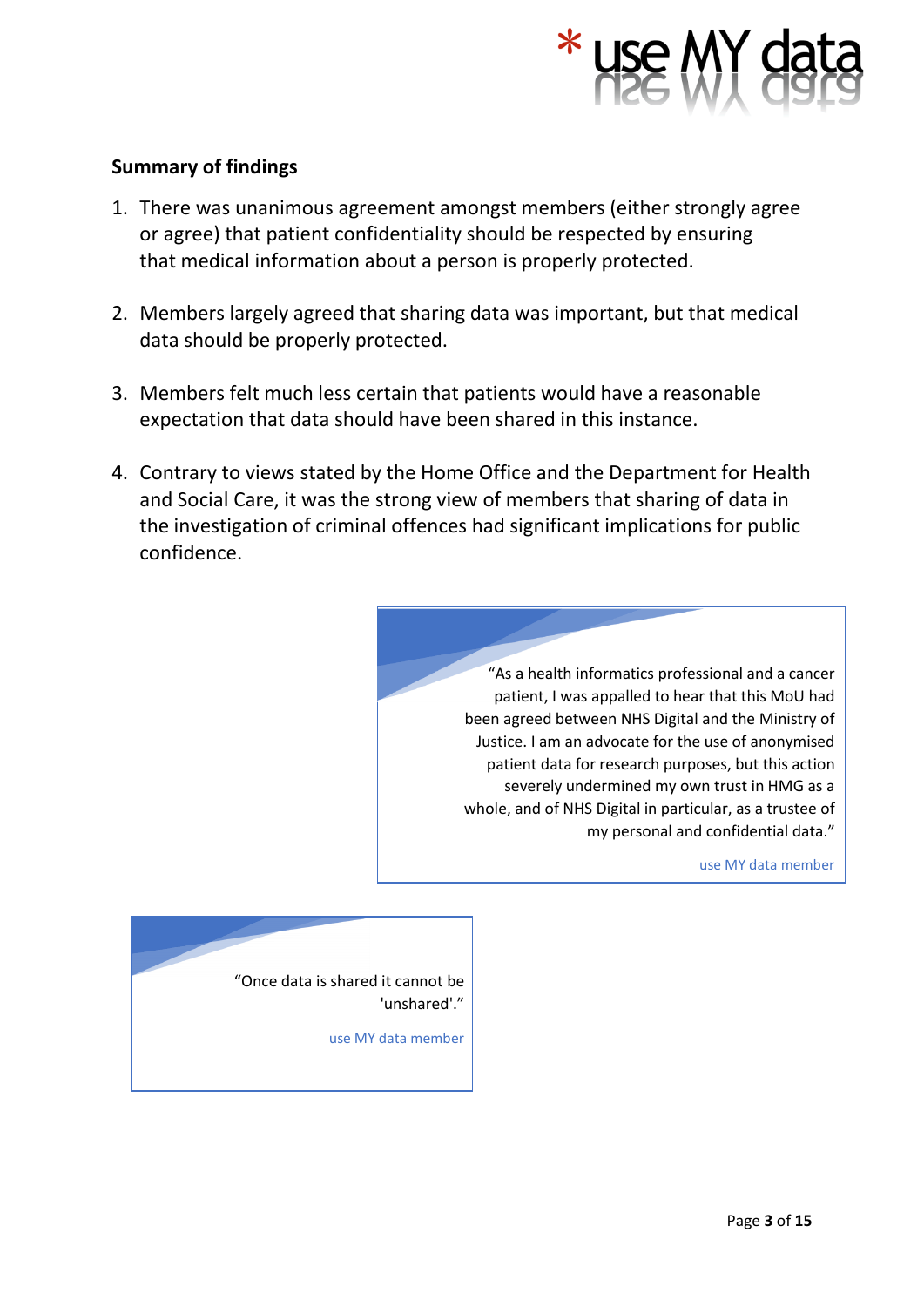

## **Other points contained within the responses**

The use MY data members are generally on the positive side of data usage. However, this is tempered by an overwhelming desire amongst members for there to be far greater transparency and education, which will allow patients to choose.

There was some clear overall agreement on specific points raised, with others seeing a much wider spread of opinion. To a degree this could be down to the way that the questions in the survey were phrased, but this was done deliberately to make the questions as close as possible to the statements in the letter.

Some comments were made about the questions being poorly written. It should be noted that the question wording came, as closely as possible, from the actual letter text. This highlights the importance of clear communications, written in a lay-accessible format.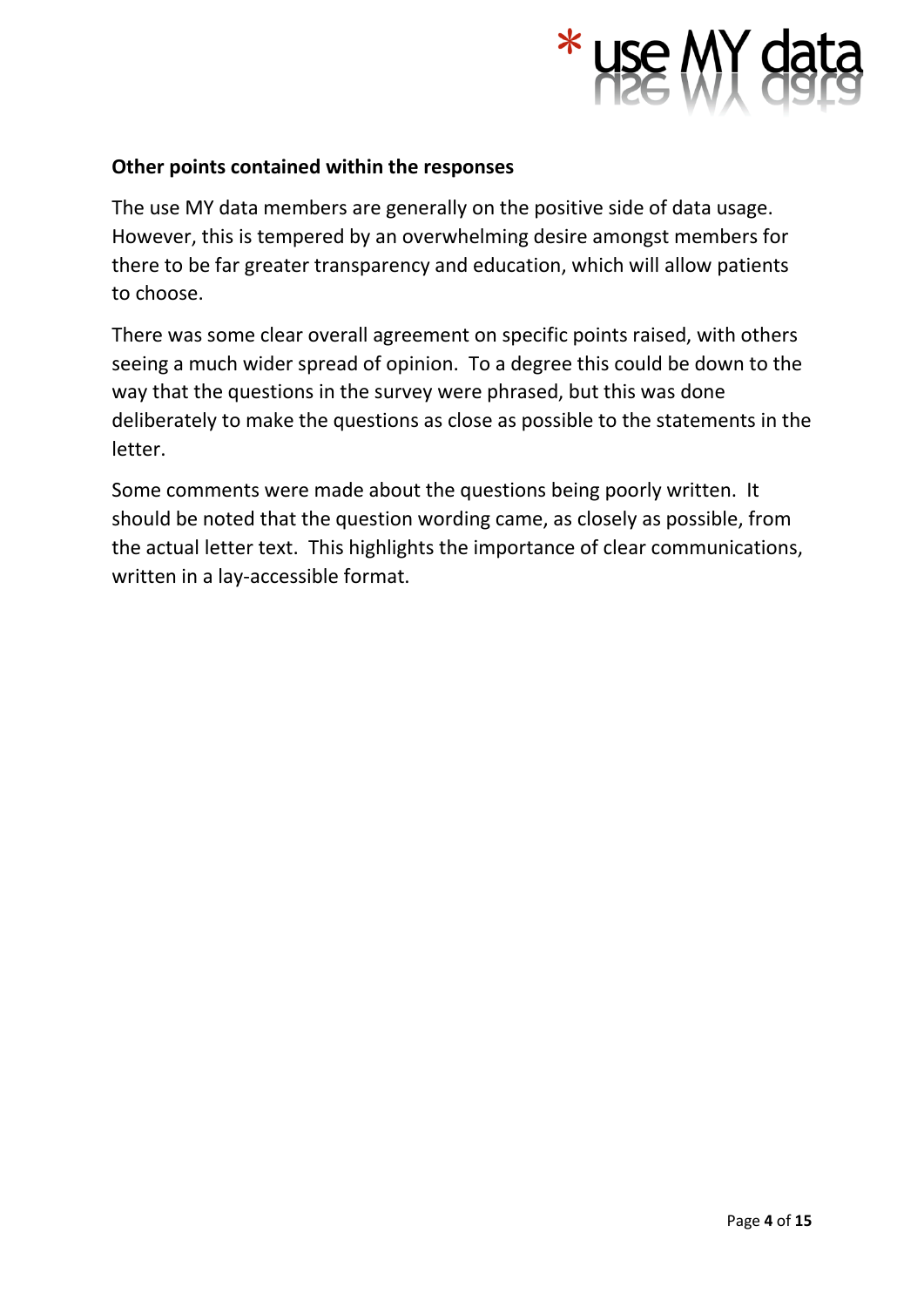

## **APPENDIX A: Detailed questions and responses**

## **Question 1:**

"I recognise the importance of ensuring there is a clear and robust basis for sharing personal data held by the NHS with other bodies, and agree that patient confidentiality should be respected by ensuring that medical information about a person is properly protected."

Extracted from para 3 at the bottom of page 1[, http://www.parliament.uk/documents/commons](http://www.parliament.uk/documents/commons-committees/Health/Correspondence/2017-19/Letter-to-Chair-of-Committee-from-Caroline-Nokes-MP-and-Lord-O)[committees/Health/Correspondence/2017-19/Letter-to-Chair-of-Committee-from-Caroline-Nokes-MP-and-Lord-](http://www.parliament.uk/documents/commons-committees/Health/Correspondence/2017-19/Letter-to-Chair-of-Committee-from-Caroline-Nokes-MP-and-Lord-O)[O'Shaughnessy-MoU-on-data-sharing-23-02-18.pdf](http://www.parliament.uk/documents/commons-committees/Health/Correspondence/2017-19/Letter-to-Chair-of-Committee-from-Caroline-Nokes-MP-and-Lord-O)



| <b>ANSWER CHOICES</b><br>$\blacktriangledown$ |                            | <b>RESPONSES</b> |  |
|-----------------------------------------------|----------------------------|------------------|--|
| $\blacktriangledown$                          | Strongly agree             | 93.33%           |  |
|                                               | Agree                      | 4.44%            |  |
| $\blacktriangledown$                          | Neither agree nor disagree | $0.00\%$         |  |
| $\blacktriangledown$                          | <b>Disagree</b>            | 2.22%            |  |
| $\blacktriangledown$                          | Strongly disagree          | $0.00\%$         |  |
| <b>TOTAL</b>                                  |                            |                  |  |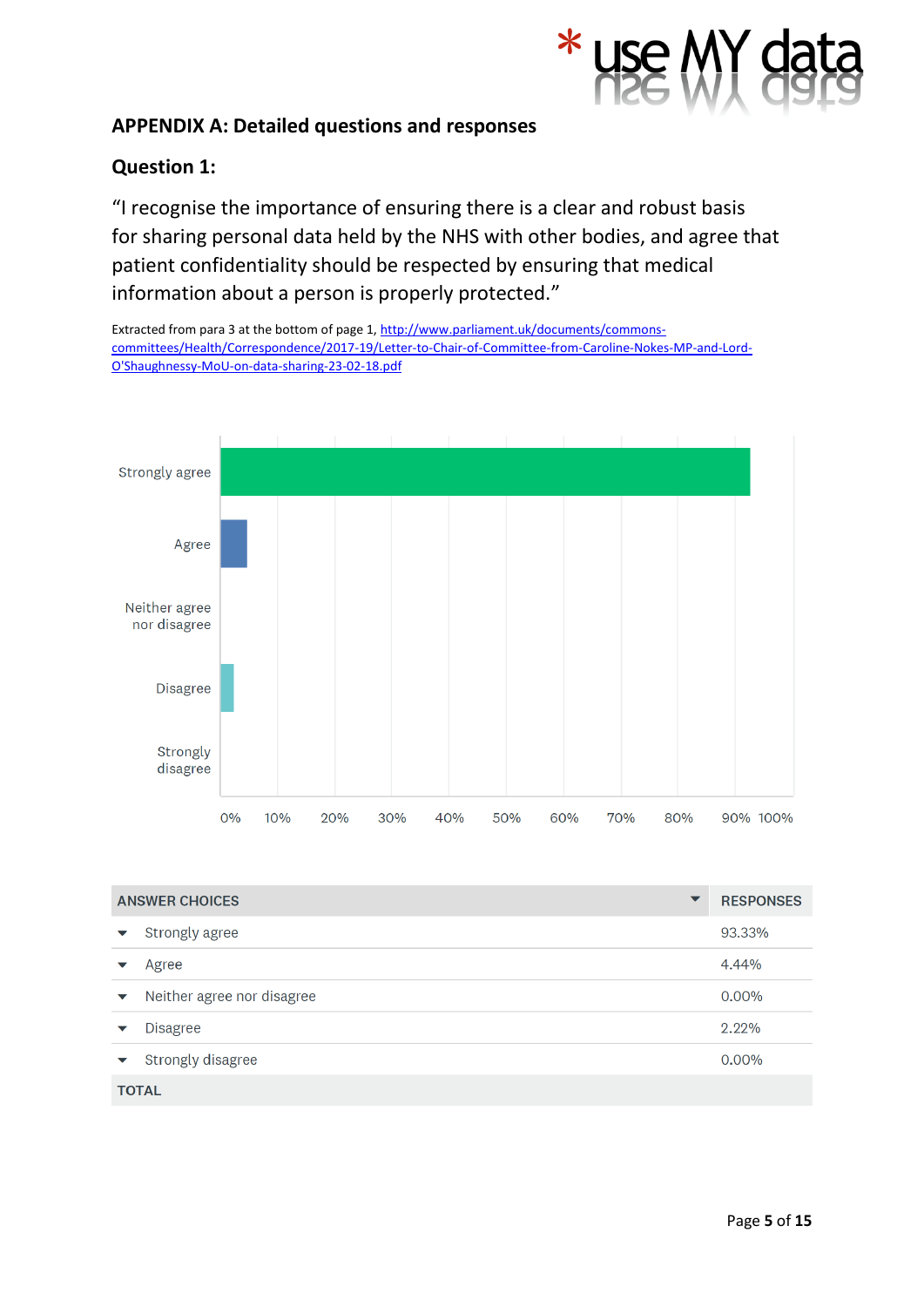

In addition to the unanimous support for this question, individual members highlighted the following points:

"I have concerns about who the "other bodies" might be."

"Data shared by the NHS should only be in accordance with health improvement purposes only."

"But not to the extent that it is used against the patient's best interests or withheld when it would could improve the patient experience - always ask for permission."

"I strongly believe that personal and confidential information given to the NHS by any individual should ONLY be used for delivering health care UNLESS a warrant has been issued signed by a member of the judiciary authorising such release."

"I don't think that medical information can be 'properly protected' if it is to be shared with the Home Office in any form. I do not think it should be shared. I also think this question is badly phrased and difficult to understand. I hope this is not on purpose."

"MoJ or anyone else has no right to use data collected by NHS Digital or anyone else, without permission of the data subject."

"Should be explained to patients regarding the use of their data."

"I feel this is paramount. However in the context of criminal intent then all avenues should be explored."

"There might be reasons for sharing data between, for instance, GPs and the DVLA when people are no longer safe to drive, or with the police for reasons of safeguarding."

"This is vital and there must be no possibility of compromise."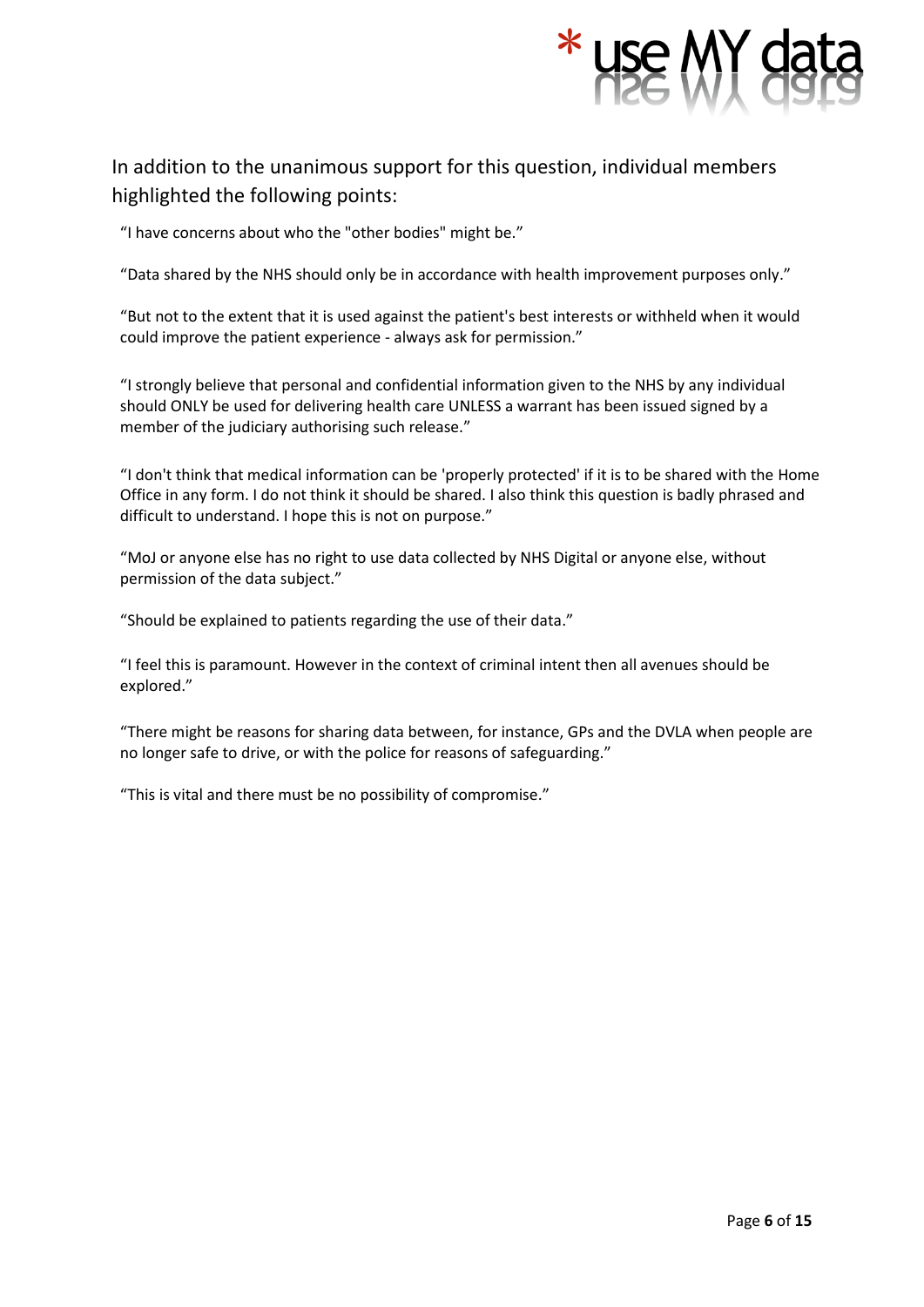

## **Question 2:**

"The public should be given confidence in the controls which apply to the information they provide to the NHS"

Extracted from para 3 at the top of page 2[, http://www.parliament.uk/documents/commons](http://www.parliament.uk/documents/commons-committees/Health/Correspondence/2017-19/Letter-to-Chair-of-Committee-from-Caroline-Nokes-MP-and-Lord-O)[committees/Health/Correspondence/2017-19/Letter-to-Chair-of-Committee-from-Caroline-Nokes-MP-and-Lord-](http://www.parliament.uk/documents/commons-committees/Health/Correspondence/2017-19/Letter-to-Chair-of-Committee-from-Caroline-Nokes-MP-and-Lord-O)[O'Shaughnessy-MoU-on-data-sharing-23-02-18.pdf](http://www.parliament.uk/documents/commons-committees/Health/Correspondence/2017-19/Letter-to-Chair-of-Committee-from-Caroline-Nokes-MP-and-Lord-O)



There was strong agreement (90%) on this question, although noticeably over 7% chose to neither agree nor disagree. This looks to a degree to be down to the actual question, a point highlighted in the text responses. Again, members felt that communications should be clear and lay-accessible.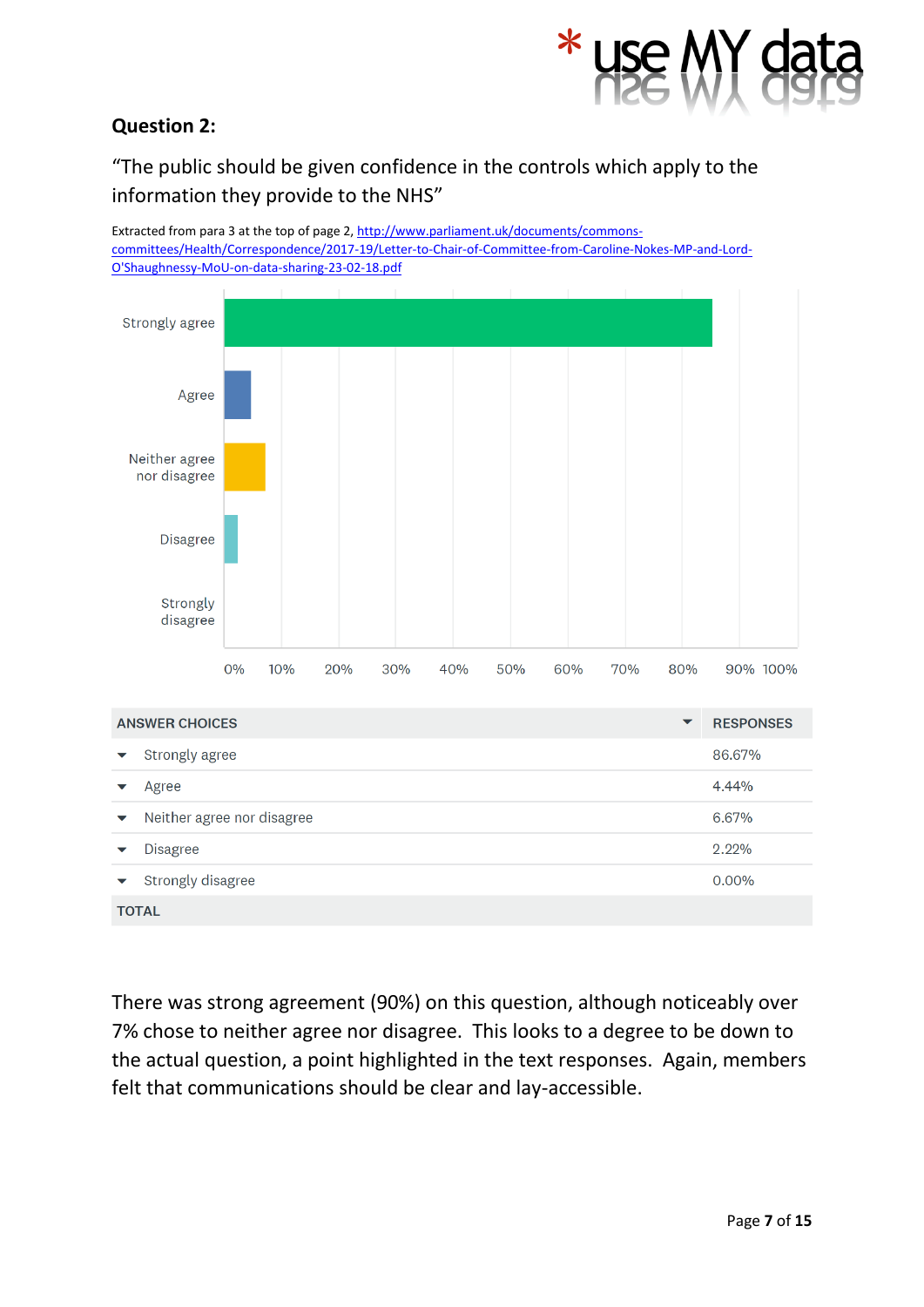"In the light of the recent use of personal data by Facebook et al the controls should be in the hands of a statutory body."

"And the NHS should give equally strong confidence to the patients that they will ask before releasing information."

"As a Health Informatics Professional and a Cancer Patient, I was appalled to hear that this MoU had been agreed between NHS Digital and the Ministry of Justice. I am an advocate for the use of anonymised patient data for research purposes but this action severely undermined my own trust in HMG as a whole and of NHS Digital in particular as a trustee of my personal and confidential data."

"Being given confidence is only valid if such confidence is well founded."

"Once data is shared it cannot be 'unshared'. Yes, we need to have confidence in the controls - but the best control is for there to be no sharing."

"You will not gain my confidence by allowing anybody to have my data, other than my health care providers."

"They should feel confident about the controls to protect their information is secure."

"I think this is badly worded and the question about be revised."

"Ordinary citizens seem particularly worried that their medical data will end up being accessed by insurance and other commercial companies once their data is no longer confidential."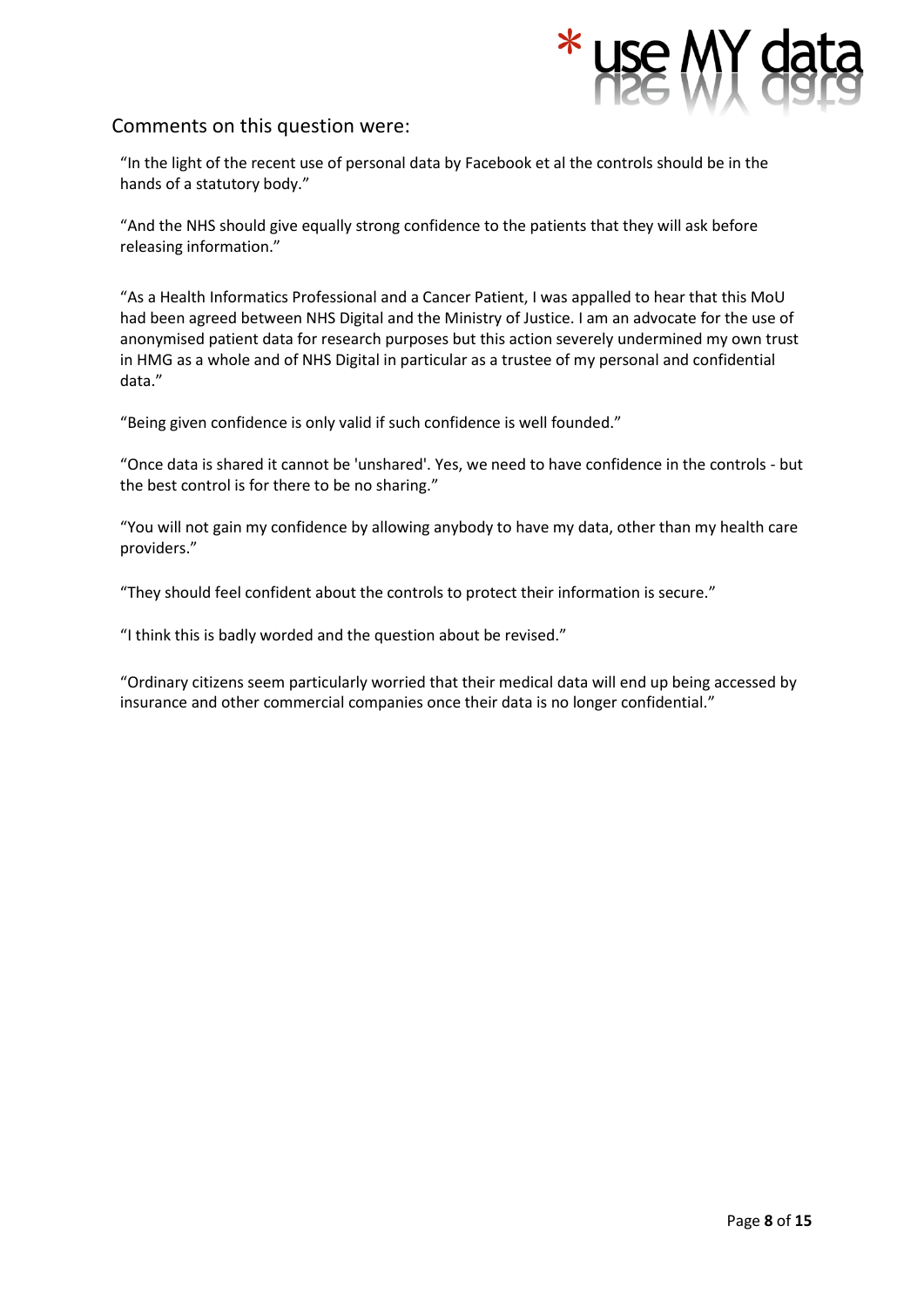

## **Question 3:**

"A person using the NHS should have a reasonable expectation that their administrative, non-medical data (such as their names and addresses) will be shared securely between other officers within government in exercise of their lawful powers. I consider it increases public confidence that government shares data in these circumstances."

Extracted from para 2 on page 7, [http://www.parliament.uk/documents/commons](http://www.parliament.uk/documents/commons-committees/Health/Correspondence/2017-19/Letter-to-Chair-of-Committee-from-Caroline-Nokes-MP-and-Lord-O)[committees/Health/Correspondence/2017-19/Letter-to-Chair-of-Committee-from-Caroline-Nokes-MP-and-Lord-](http://www.parliament.uk/documents/commons-committees/Health/Correspondence/2017-19/Letter-to-Chair-of-Committee-from-Caroline-Nokes-MP-and-Lord-O)[O'Shaughnessy-MoU-on-data-sharing-23-02-18.pdf](http://www.parliament.uk/documents/commons-committees/Health/Correspondence/2017-19/Letter-to-Chair-of-Committee-from-Caroline-Nokes-MP-and-Lord-O)



| <b>ANSWER CHOICES</b>                              | <b>RESPONSES</b><br>▼ |  |  |
|----------------------------------------------------|-----------------------|--|--|
| Strongly agree<br>$\blacktriangledown$             | 28.26%                |  |  |
| Agree                                              | 13.04%                |  |  |
| Neither agree nor disagree<br>$\blacktriangledown$ | 13.04%                |  |  |
| <b>Disagree</b>                                    | 17.39%                |  |  |
| Strongly disagree                                  | 28.26%                |  |  |
| <b>TOTAL</b>                                       |                       |  |  |

This question clearly split the options of members, with equal numbers agreeing as disagreeing, and over 13% unable to decide.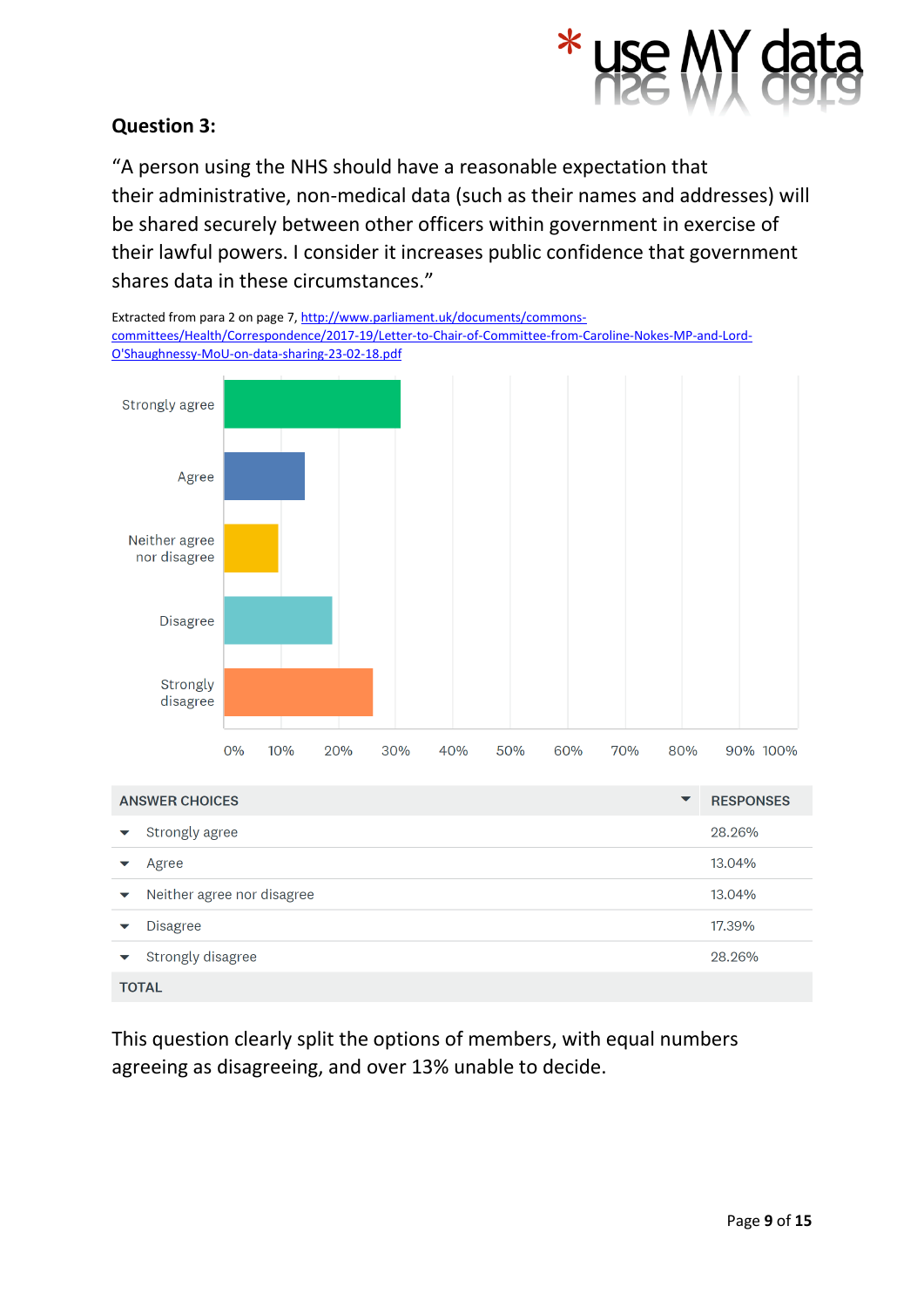"My health information should not be used other than anonymised outside of health ...unless for serious prescribed purposes e.g. risk to life."

"Would need to be very clear what these lawful powers would be."

"Health information is specific and should not be shared without express permission especially within gov. departments."

"In my view, such sharing of personal demographic data with authorities not directly involved in delivering my healthcare without my informed consent is at the very least immoral and at worst is unlawful. At local level a police officer needs a warrant before such data can be lawfully released by me as a Health Informatics Professional - why should someone based in Whitehall be allowed to circumvent established ethical and lawful processes? Do we really want a situation where asylum seekers or people whose visa has expired won't feel safe to ask the NHS for help? Communicable diseases need eradicating as soon as they affect individuals if we are to avoid contagion and subsequent epidemics."

"As with any data sharing on the face of it it is a good thing, if sharing saves illegals from using the NHS then that is a positive BUT we all know once you have agreed to share you can't unshare and that shared data can then be used in other ways, I personally have zero confidence that ANY data is in fact safe you only have to look at the number of breaches there have been with national companies who are supposed to have our data kept secure to realise that if data is stored it's at risk and as a member of the public I have to accept if I share it it will be only a % secure."

"Failed asylum seekers by their very precarious status would not be happy with their whereabouts shared for obvious reasons."

"I do not think data given to the NHS should be shared with other government departments in any circumstances."

"You have no right to use any data collected about me, without my permission."

"Only within the government and if used outside they should be informed quickly."

"Should it read 'other offices?'"

"That would depend on what "legal" powers the government has granted themselves. There are increasing numbers of reports about people from commonwealth countries who have lived here since childhood, but are accidentally undocumented, being hounded by the Immigration department and told to leave even though they have worked and paid taxes all their adult life."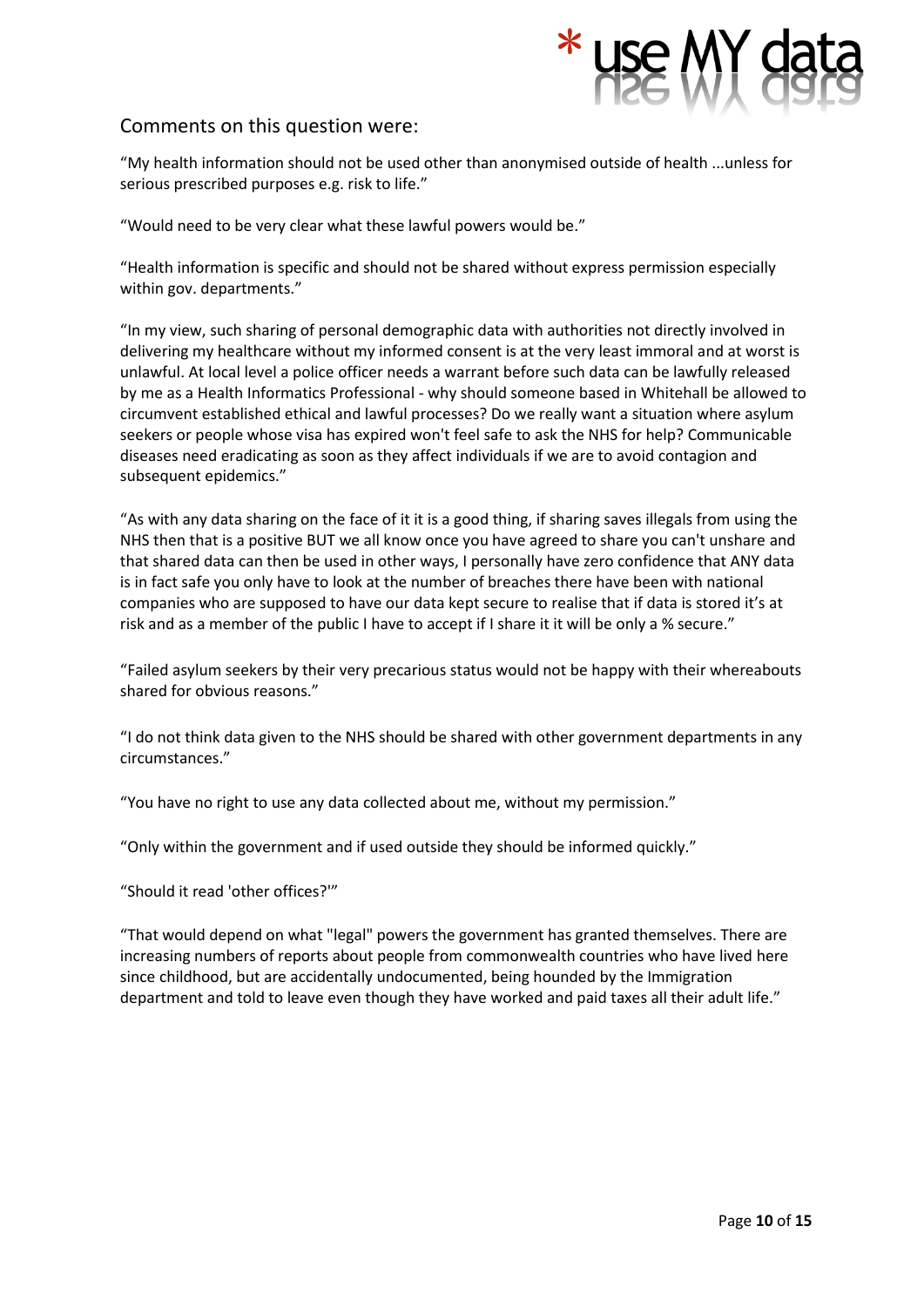

## **Question 4:**

"The sharing of administrative, non-medical data (such as names and addresses) held by the NHS to enable the investigation of criminal offences has no significant implications for public confidence."

Extracted from para 2 on page 6, [http://www.parliament.uk/documents/commons](http://www.parliament.uk/documents/commons-committees/Health/Correspondence/2017-19/Letter-to-Chair-of-Committee-from-Caroline-Nokes-MP-and-Lord-O)[committees/Health/Correspondence/2017-19/Letter-to-Chair-of-Committee-from-Caroline-Nokes-MP-and-Lord-](http://www.parliament.uk/documents/commons-committees/Health/Correspondence/2017-19/Letter-to-Chair-of-Committee-from-Caroline-Nokes-MP-and-Lord-O)[O'Shaughnessy-MoU-on-data-sharing-23-02-18.pdf](http://www.parliament.uk/documents/commons-committees/Health/Correspondence/2017-19/Letter-to-Chair-of-Committee-from-Caroline-Nokes-MP-and-Lord-O)



There was a gradation of responses to this question about sharing of administrative, non-medical data, with more towards the disagreement end of the scale. There seems to be a significant concern amongst members that this could damage public confidence in how their health data is used.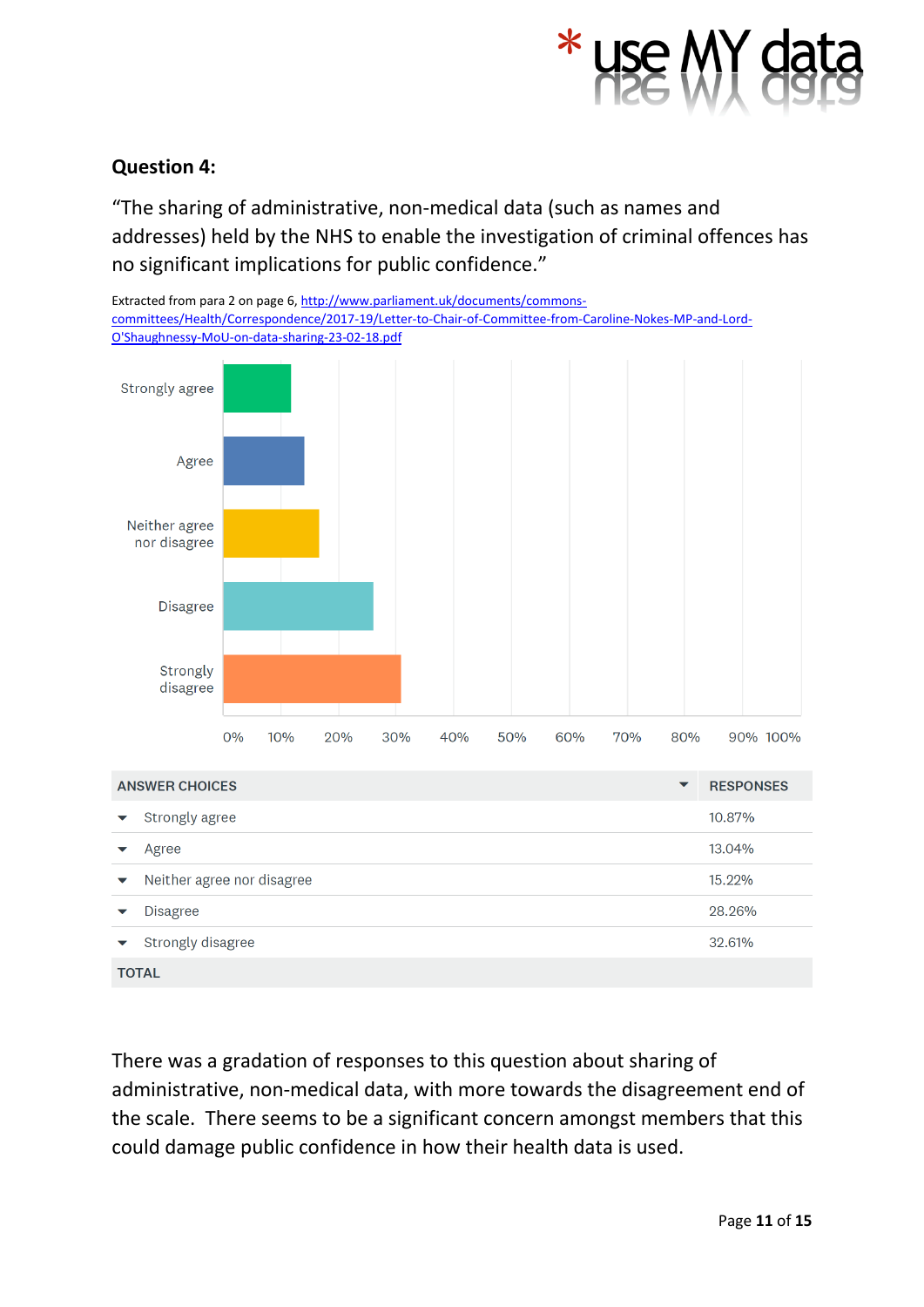"My health data is a private matter and it is of significant concern that criminal investigation should have a presumption of access: the opposite must apply with prescribed exceptions only meeting a high bar of necessity."

"Concerned about the inappropriate use of the data. Who would determine the level and reason for sharing data."

"After criminal charges have been brought NOT before in an investigation."

"The NHS struggles to retail public confidence. If the public believe that their data might be released for investigating unspecified "criminal offences" this confidence will be shattered. There is already evidence that legislation introduced to Prevent Terrorism is being used by local authorities to monitor the use of wheelie bins and the like - how can the public have any confidence that such loosely worded legislation won't lead to similar misuse of the law? A warrant gives this facility to the authorities, along with the assurance that a member of the judiciary has approved it, there is no need to circumvent current process - except perhaps to make life less difficult for bureaucrats who wish to circumvent the DPA and the GDPR."

"This is scare tactics and a way to convince people that sharing the data is essential to prevent crime, I think people are more aware these days that this is not the case with recent terrorists attacks highlighting that when data was shared an available it was not acted on and the attack still took place, begging the question what was the point?"

"I believe this sharing has implications for public confidence but the public interest in this sharing within the legislative framework to enforce the law and administrative rules means that it should be allowed but that necessitates clear communications to the public of what is and is not shared, the legal basis on which it is shared and the public benefits of sharing."

"It has every implication. Why wasn't this discussed in Parliament?"

"This should only happen with the consent of people involved. Given the chance to withdraw from this."

"If people are undocumented and suffering or suspect they may be suffering from dangerous diseases e.g. TB or AIDS, it is vital that they can have confidence that they will not be reported to the Immigration department and are able to get free treatment regardless, whatever the "legal" situation. Humanity comes first!"

"Assuming that implications in this case would be negative? I feel that sharing this type of information in order to investigate criminal offences would increase public confidence - people share these details all the time for much less significant reasons that criminal investigations."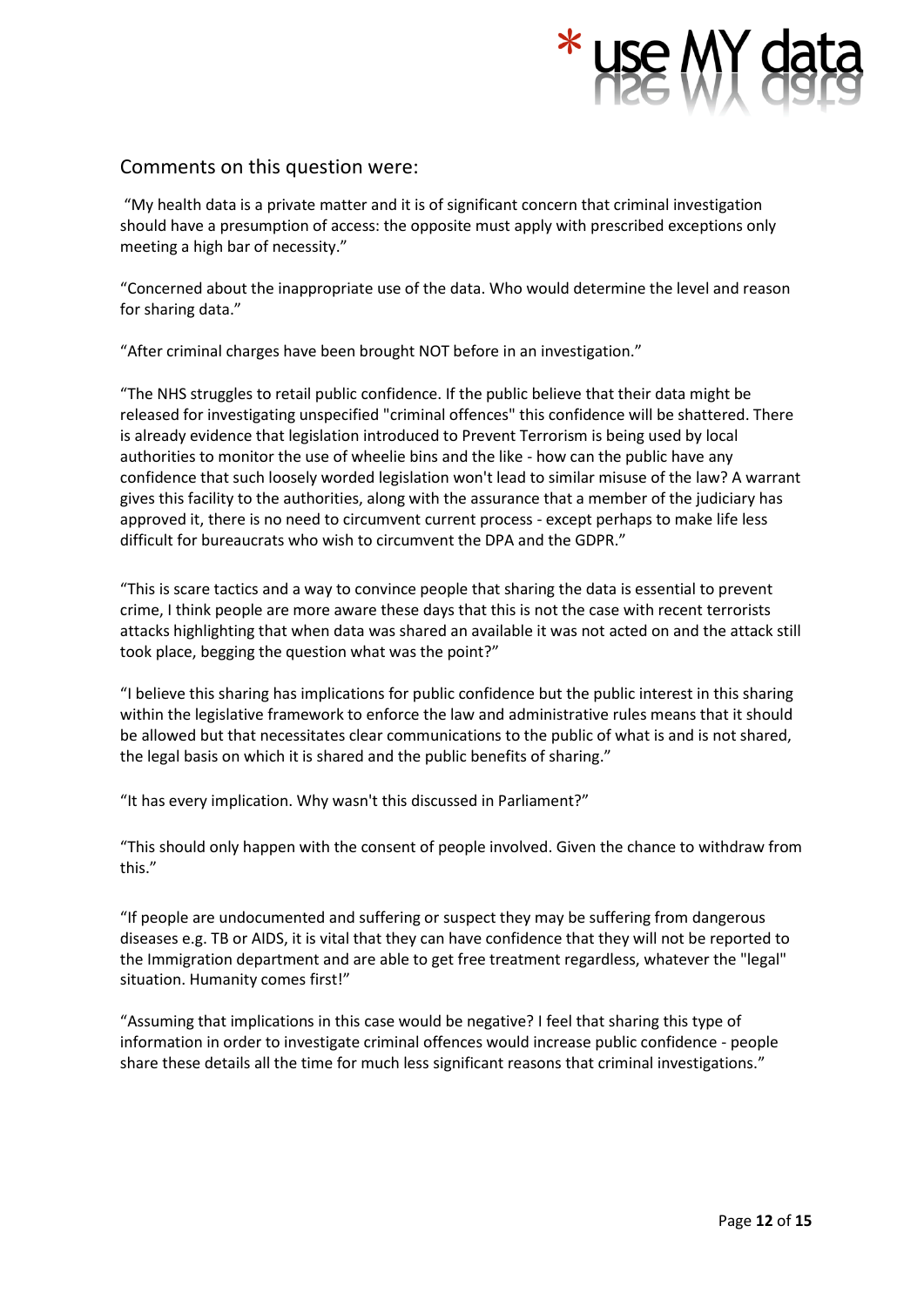# **Question 5:**

"I agree that patient confidentiality should be respected by ensuring that medical information about a person is properly protected."

Extracted from para 3 at the bottom of page 1[, http://www.parliament.uk/documents/commons](http://www.parliament.uk/documents/commons-committees/Health/Correspondence/2017-19/Letter-to-Chair-of-Committee-from-Caroline-Nokes-MP-and-Lord-O)[committees/Health/Correspondence/2017-19/Letter-to-Chair-of-Committee-from-Caroline-Nokes-MP-and-Lord-](http://www.parliament.uk/documents/commons-committees/Health/Correspondence/2017-19/Letter-to-Chair-of-Committee-from-Caroline-Nokes-MP-and-Lord-O)[O'Shaughnessy-MoU-on-data-sharing-23-02-18.pdf](http://www.parliament.uk/documents/commons-committees/Health/Correspondence/2017-19/Letter-to-Chair-of-Committee-from-Caroline-Nokes-MP-and-Lord-O)



There was unanimous agreement, as may have been predicted, that medical information about a person is properly protected. This really just echoes what the first question was asking.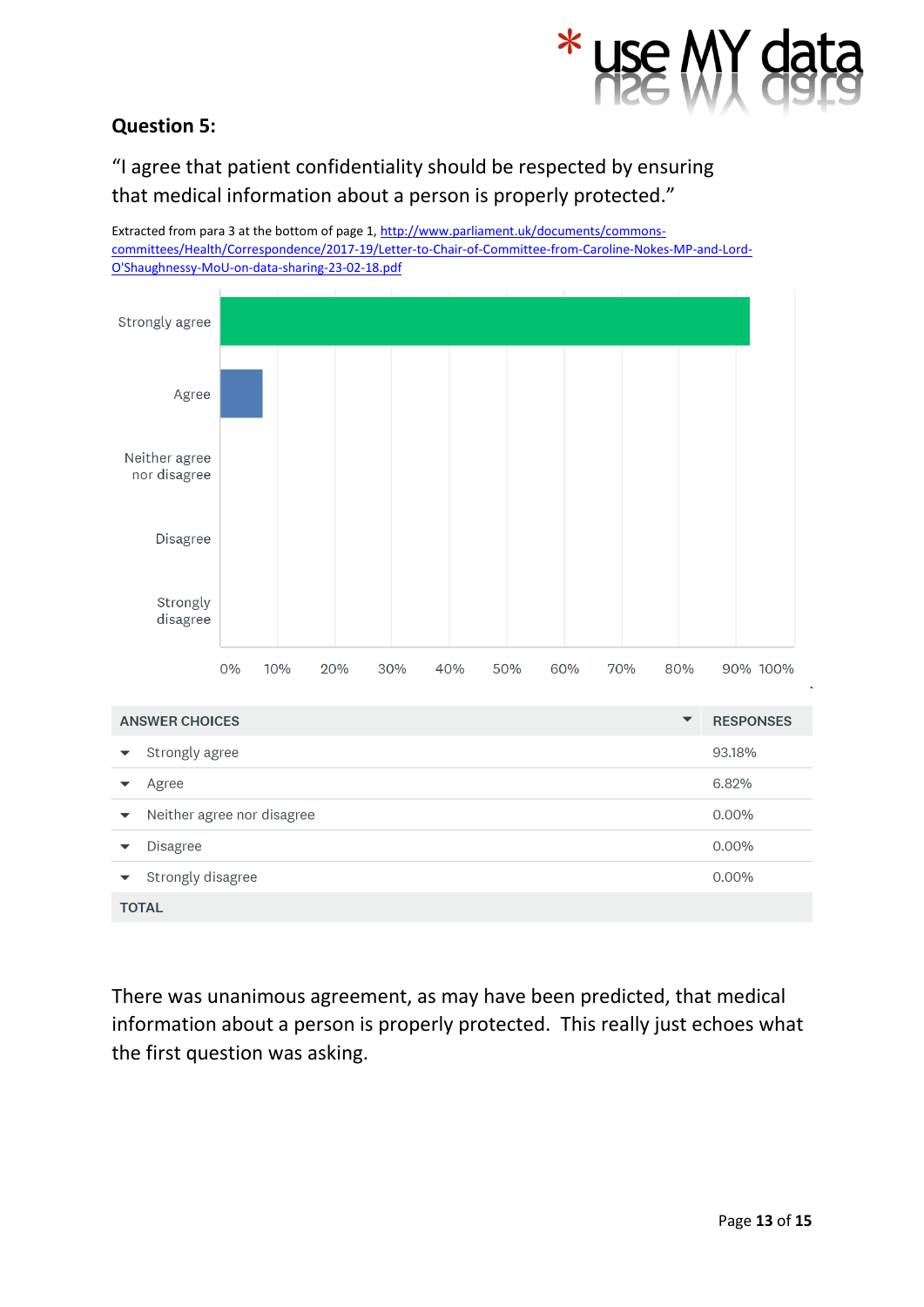"Properly protected is not a good question, or is only a starter question. We need concrete examples of what 'properly' means."

"And that patients are directly involved and accountably in deciding what properly protected means."

"There is a thin line between what is considered medical and non-medical. I strongly believe that ALL personal, confidential data held by the NHS or any organisations delivering health and social care should be "properly protected" - which the MoU fails to do. Do we really want a situation where asylum seekers or people whose visa has expired won't feel safe to ask the NHS for help? Communicable diseases need eradicating as soon as they affect individuals if we are to avoid contagion and subsequent epidemics."

"You have not asked the question as to whether I think non-medical information derived from medical records should be shared with appropriate safeguards. I strongly agree with that question."

"The questions in this survey are loaded. The answer to the above question is obviously yes - but the underlying implication is that non-medical information can be shared. Therefore I do not think this question should be answered in its present form."

"All information, needs to be protected from misuse. As we know, it's not just Facebook and Cambridge Analytica who misuse our data. Governments can also. We don't want any more projects of the type Hitler started in the 30's."

"It is part of patient confidence that this will work. Not be used for other purposes."

"I would take this to be legal users of the NHS."

"Particularly for the vulnerable as above."

"There's no good purpose for sharing medical information about an individual other than for medical reasons."